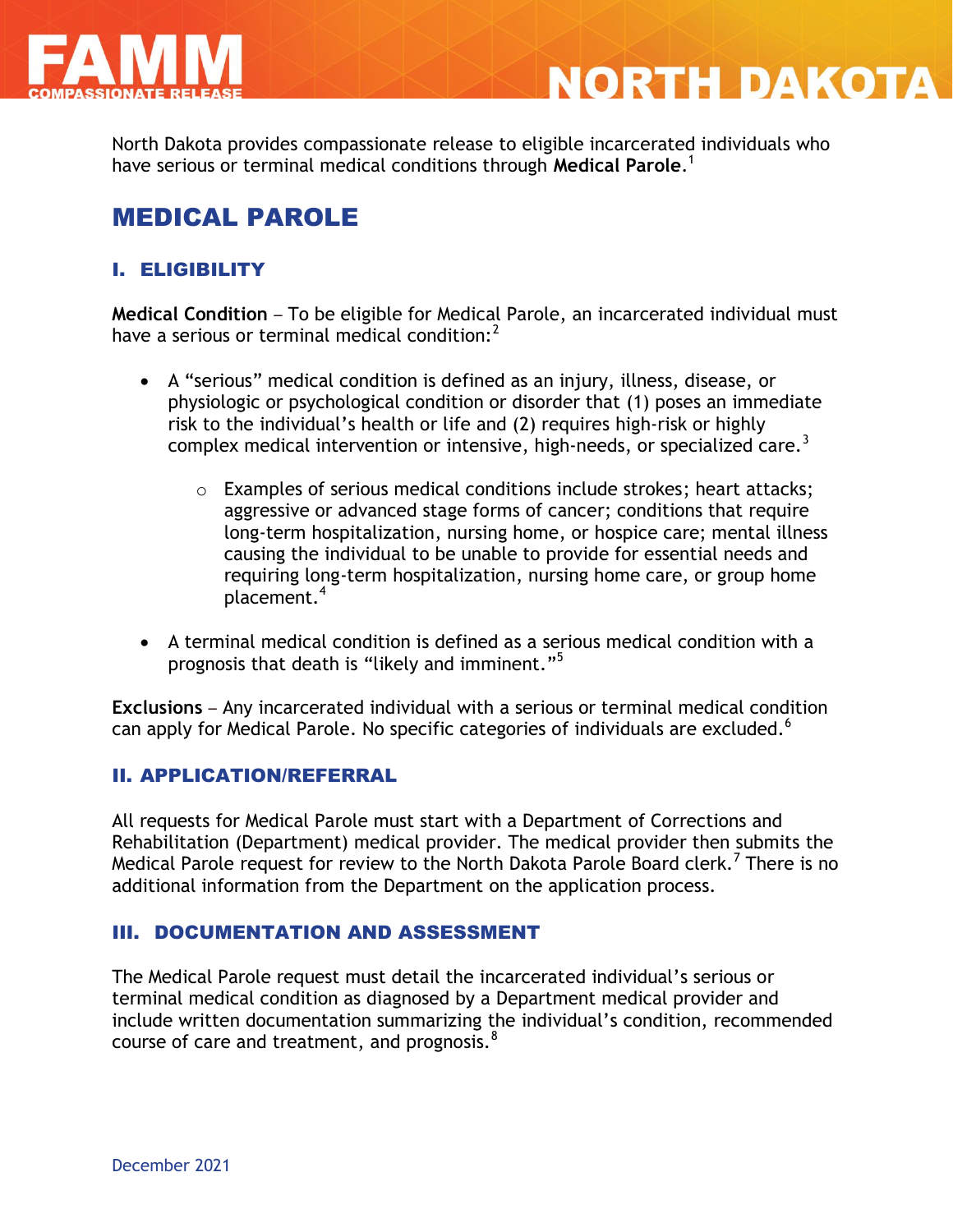### IV. DECISION-MAKING PROCESS

**Decision-Maker** – The North Dakota Parole Board is the sole authority for all matters relating to Medical Parole review and action. $^9$ 

**Decision Process** – After the Parole Board clerk receives a request for Medical Parole, the Board chair is consulted to decide whether to (1) place the case on the next available meeting docket or (2) schedule a "special meeting" to review the case.<sup>10</sup>

- Notice There is nothing in the Parole Board's rules stating that Medical Parole requests are exempt from the general parole notice requirements, which are as follows:
	- $\circ$  The Parole Board must provide written notice to the district court and appropriate state's attorney office that it is considering an individual for parole. If the Board schedules a meeting to review whether the person may be released on parole, the notice must include the date and location of the meeting.  $11$
	- o The Parole Board must notify registered victims and give them the opportunity to present information in any manner the Board recommends.<sup>12</sup>
- Scheduling The Parole Board rules do not include any specific, expedited timelines for Medical Parole requests.
- Meetings The Parole Board rules state that during the course of a special meeting, the Board may (1) interview the individual or (2) conduct a review of the appropriate documents without an interview. Note that granting or not granting an interview does not constitute "a negative recommendation for relief. $^{n\overline{1}3}$
- Additional Information The general parole statute states that the Parole Board may also employ psychiatrists or specialists for any additional mental or medical examinations it decides are necessary.<sup>14</sup>
- Decisions The Parole Board is directed to record all of its actions and to provide each individual with a written order reflecting its decision.<sup>15</sup> When it denies parole requests, and presumably this includes Medical Parole, the Board must list at least one reason for the denial in the "Order Denying Parole."<sup>16</sup>

**Conditions** – If the individual is granted Medical Parole, the Parole Board and/or the Department may establish conditions.<sup>17</sup> Neither the relevant statute nor agency rules provide examples of possible conditions for individuals granted Medical Parole.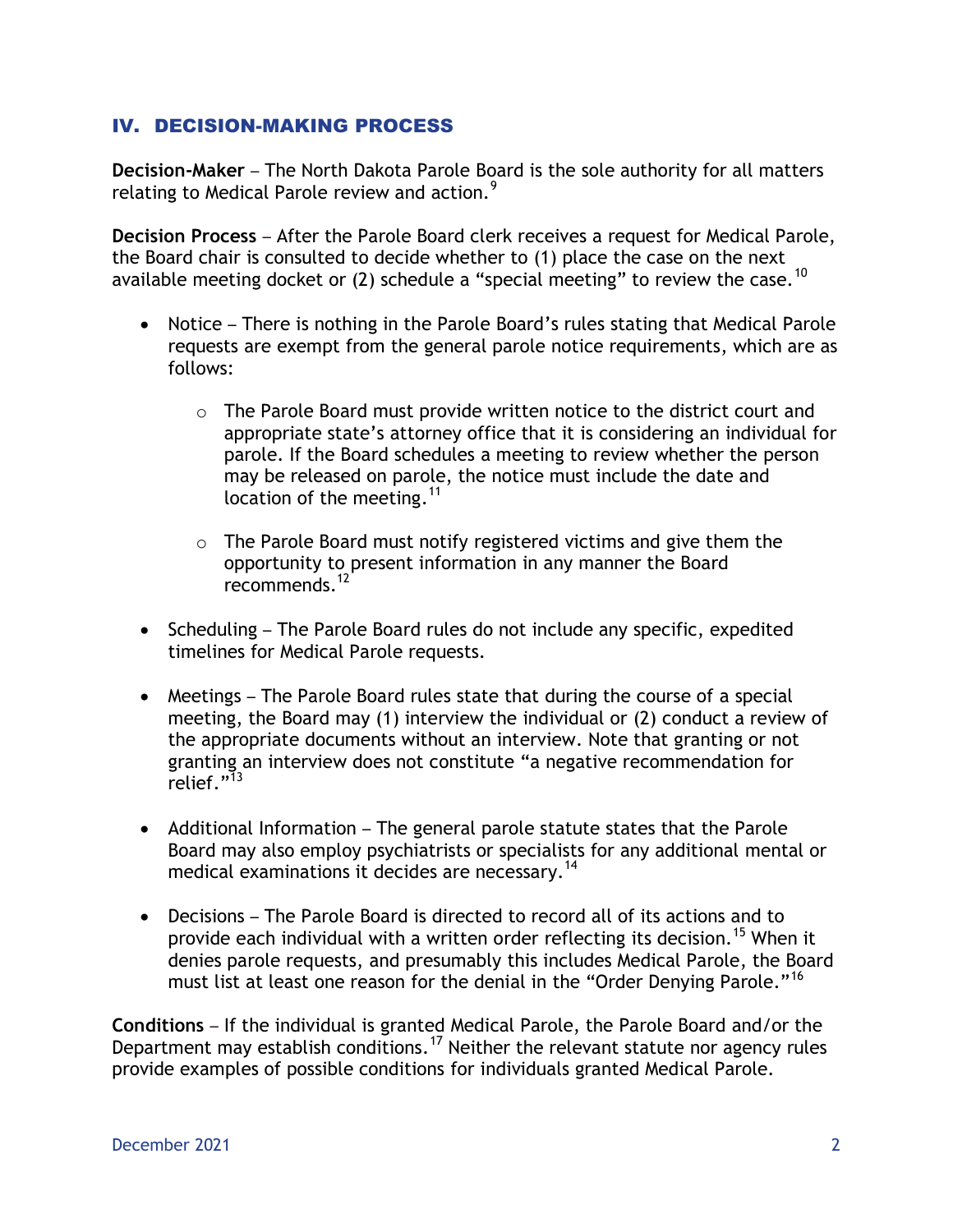## V. POST-DECISION

**Denials and Appeal Rights** – All Parole Board decisions on Medical Parole are final.<sup>18</sup>

**Supervision** – Individuals released on Medical Parole are assigned supervising parole officers and must comply with all "reasonable requests" of those officers to assist with rehabilitation and protect the safety of the community.<sup>19</sup>

**Revocation/Termination** – Individuals released on Medical Parole remain under the Parole Board's jurisdiction until expiration of the maximum term or terms of imprisonment for which the individual was sentenced, less any sentence reduction received.<sup>20</sup> If an individual violates any general parole terms or conditions, the Department's Director may issue a warrant for the person's arrest.<sup>21</sup> The general parole revocation procedures do not mention anything specific to individuals released on Medical Parole.<sup>22</sup>

## VI. REPORTING/STATISTICS

The Parole Board is not required to report on the number of Medical Parole requests it considers or grants and has not published any data on Medical Parole decisions.

 The Parole Board did not respond to FAMM's request for data on the number of individuals granted Medical Parole in 2019 and 2020.

# NORTH DAKOTA COMPASSIONATE RELEASE PRIMARY LEGAL SOURCES

### MEDICAL PAROLE

#### **Statute**

North Dakota Century Code, § 12-59-08 (2019), available through the North Dakota Legislative Assembly, [https://www.legis.nd.gov/cencode/t12c59.pdf.](https://www.legis.nd.gov/cencode/t12c59.pdf)

#### **Agency Policy/Publications**

North Dakota Department of Corrections and Rehabilitation, Policy and Procedures, Policy 1A-13, §§ 3 and 5.E (4) (2018), [https://www.docr.nd.gov/sites/www/files/documents/parole\\_pardon/1A-13%20-](https://www.docr.nd.gov/sites/www/files/documents/parole_pardon/1A-13%20-%20Parole%20Board%20-%20Rev%2010.9.2018.pdf) [%20Parole%20Board%20-%20Rev%2010.9.2018.pdf.](https://www.docr.nd.gov/sites/www/files/documents/parole_pardon/1A-13%20-%20Parole%20Board%20-%20Rev%2010.9.2018.pdf)